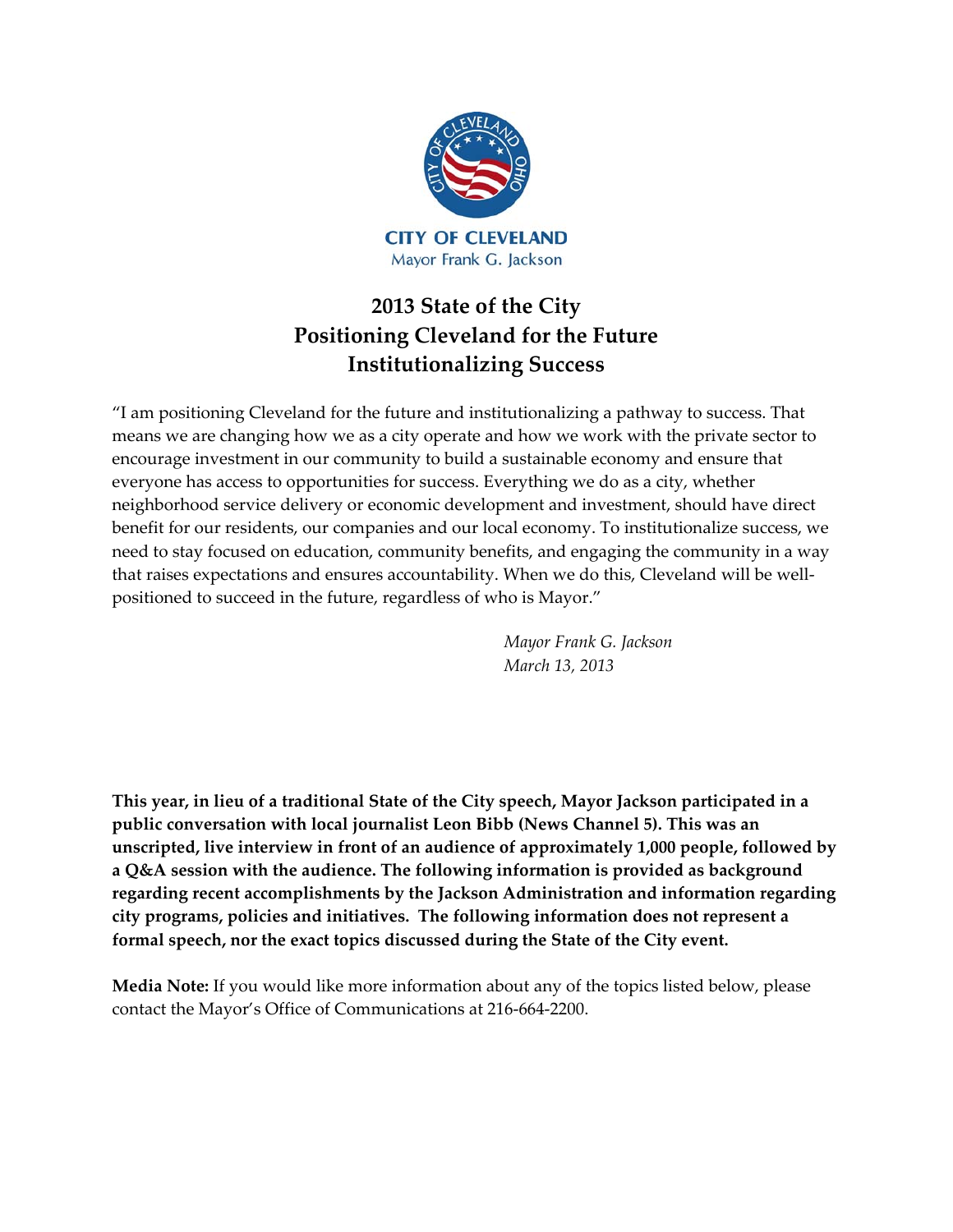

### **2013 Updates on City Programs, Policies and Initiatives**

**City Finances:** While the city has seen economic growth, as a host city for a casino and as a result of other business development and activity, the impact of the growth has been minimized by the State's previous budget cuts. Additional revenue loss could yet occur given pending state and federal fiscal policies. Mayor Jackson's conservative fiscal approach allowed him to present a balanced budget to Cleveland City Council in February, maintaining and even increasing service in some areas. The 2013 General Fund operating budget of \$538.4 million supports current operations and includes:

- \$1.7 million for 25 additional officers in the Division of Police to create a specialized unit to focus on guns and violent crime;
- \$400,000 for 8 additional fulltime Traffic Controllers to address substantially increased vehicle and pedestrian traffic to entertainment, sports and visitor venues;
- \$2.3 million for 40 additional Emergency Medical Technicians and an increase in the number of ambulances on duty from 15 to 18;
- Stadium debt service of \$9.8 million which is no longer funded by sin tax collections.
- Declines in a number of revenue streams, including:
	- o \$4.1 million in property taxes, as a result of the full property valuation performed by the County in 2012;
	- o \$3 million loss in Grant Revenue from COPS grants, a federal grant that was used to support police payroll and is no longer available;
	- o \$14.3 million loss in one‐time land sale revenue which is revenue received from the sale of land for Med Mart and Chagrin Highlands;
	- o 6.1 million loss in Local Government fund which is a full year of the 50% reduction of revenue sharing imposed by the State of Ohio

# **Citywide Efforts**

**Customer Service and Accountability**: The City is institutionalizing an approach to increase accountability throughout city operations through a standardized performance management process that draws data from Citistat, 311 and the Mayor's Action Center as well as creates annual employee performance goals.

**800 MHz Communications System and Interoperability**: Phase II of the new \$31.8 million voice communications system, an 800 MHz radio system is underway. A citywide project, 2013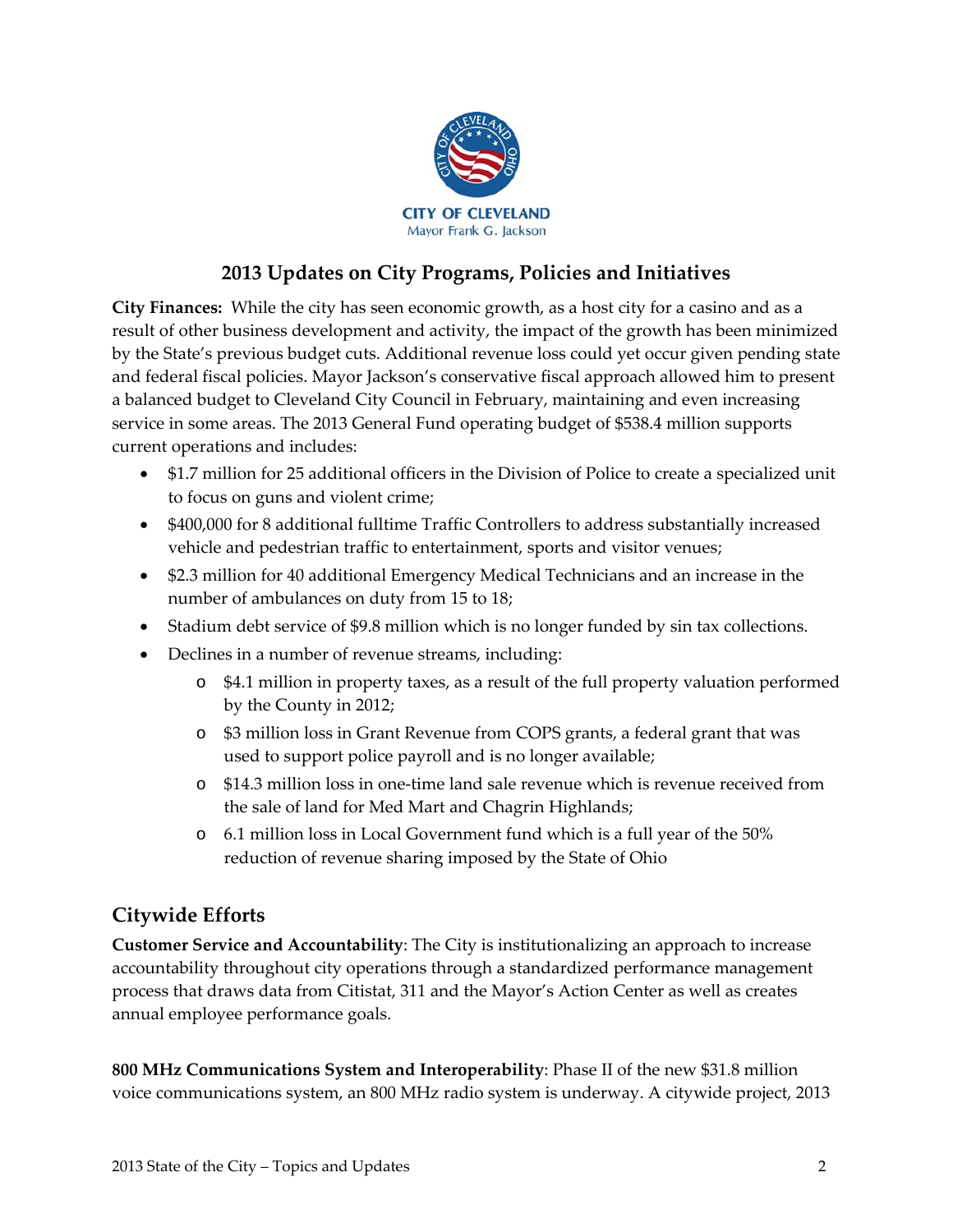will bring the new system to the Department of Public Safety and increase interoperability with other cities and external agencies.

**City facility improvements:** The Mayor's Office of Capital Projects is focused on furthering the City's sustainability goals, assisting with neighborhood revitalization and enhancing the City's facilities, including:

- ♦ Installing over \$850,000 worth of electrical infrastructure and light fixtures at four of the City's athletic complexes allowing night games including the first season of night games at Maplewood Park;
- ♦ Completing over \$2.2 million of energy efficiency upgrades at City health centers, police and fire stations, and numerous recreation centers; and,
- ♦ Completing renovations at major city facilities, including:
	- ♦ Cleveland Public Auditorium for the 2012 Rock & Roll Hall of Fame induction ceremony
	- ♦ Market Square Park to celebrate the centennial of the West Side Market; and,
	- ♦ \$6 million in improvements at Browns Stadium in time for the 2012 home opener.

**Economic Development:** Positive momentum in 2012 was measured with multi-billion dollars of public‐private investment, including the opening of the Horseshoe Casino; job creation, and significant public infrastructure improvements. The downtown office vacancy rate declined from 22.9 % to 18.6%. Total downtown housing units increased 4,193 to 4,636 and maintained a 97% occupancy rate.

2013 will bring the opening of the \$465 million Global Center for Health Innovations and Convention Center and the \$272 million Flats East Bank mixed use development. This summer, Cleveland will host 14,000 athletes for the National Senior Games; and, next year, we will host the 2014 International Gay Games, with more than 13,000 artists and athletes from around the world.

Some highlights from the past year include:

- **Alexander Mann Solutions**, an international recruiting firm, chose Cleveland over Raleigh, North Carolina and opened their U.S. headquarters at Erieview Towers. This will result in 300 new jobs in Cleveland;
- **BrandMuscle** moved 160 jobs to the 9/12 District downtown;
- **Britton Gallagher**, an insurance broker, relocated to One Cleveland Center bringing with them 80 jobs;
- The Health Tech Corridor is now home to 65 health care start up companies and 45 tech companies, including **Talis Clinical, Cleveland Heartlab** and **CardioInsight Technologies;** and,
- **Cleveland CycleWerks**, a global company that manufactures and sells motorcycles and related parts in the U.S., European Union, South Africa, Australia and many other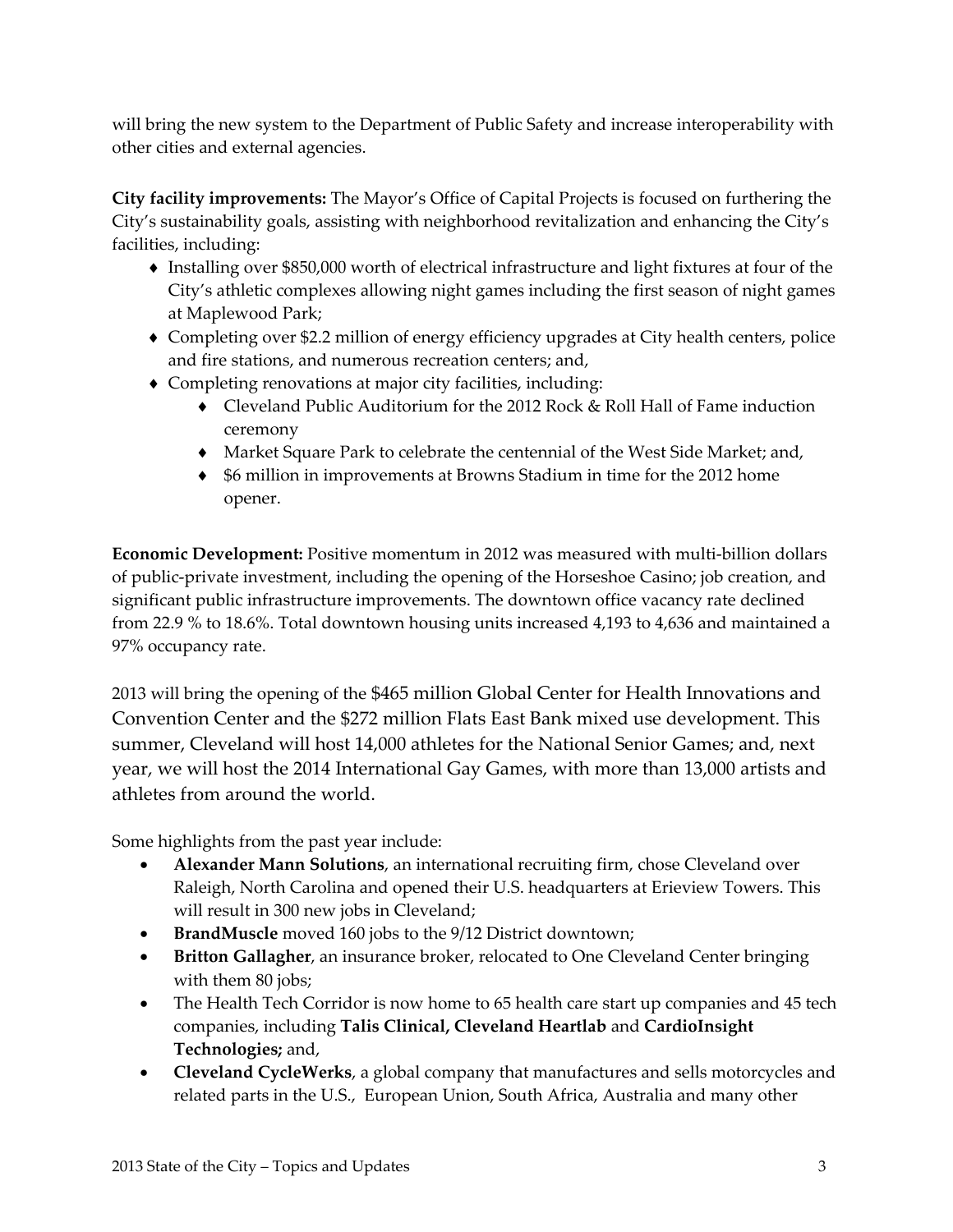countries, will soon call Detroit Shoreway home when it locates its US Headquarters for motorcycle production there. They will share the 18,252 square foot space with **Cultura Design**, a full service consulting group concentrating on product design and development, marketing, sourcing and quality control.

**Brownfield Development:** In 2012, the City of Cleveland secured \$7.2 million in outside funding to assist with brownfield redevelopment in the city; brought over 35 acres of clean land to market through completion of remediation; assessed 15 sites, consisting of 164.3 acres of land; and conducted remediation activities on 12 sites, totaling 89.17 acres.

**Lakefront Development:** The Mayor's Advisory Committee is preparing to issue a Request for Qualifications for developers this spring for North Coast Harbor and the docks north of First Energy Stadium. In addition, the Department of Port Control took major steps in launching the Downtown Lakefront Plan, including:

- Signing a development agreement with Geis Companies at Burke Lakefront Airport;
- Selecting Kokosing Construction Company to design and construct the new North Coast Harbor Transient Marina; and,
- Contracting with the Downtown Cleveland Alliance to handle property maintenance and special events management for North Coast Harbor.

**Cleveland Hopkins International Airport:** At CLE, we have launched the CLE Parking Redevelopment Program, which includes the introduction of Smart Parking Technology in the Short Term garage; an enhanced Valet Service with additional customer service amenities; and additional close‐in surface parking. New state‐of‐the‐art Flight/Baggage Information Display and Messaging Screens will be deployed at CLE this summer. The CLE Taxicab Service has upgraded all vehicles with 2013 Dodge Caravans to enhance passengers' travelling experiences.

### **Office of Equal Opportunity:**

- ♦ Held a **Community Benefits Agreement** (CBA) symposium to discuss the importance of creating a CBA model. Over 150 people participated in the symposium. CBA Model. Over 150 people participated in the symposium. This event and meetings with several business, civic, labor and trade organizations led to the signing of a Memorandum of Understanding for Community Benefits and Inclusion in March, 2013.
- ♦ Monitored 133 construction contracts whose values were greater than \$100,000 to ensure compliance with the Cleveland Resident Employment Law requirement to hire at least 20% city residents. For the third consecutive year, prime contractors have exceeded the resident requirement. In 2012, the average was 22%.
- ♦ Provided technical assistance and training to both contractors and City employees regarding the new Contract Compliance and Certification Monitoring software system, B2GNow, a web-based program that provides for greater accountability and transparency.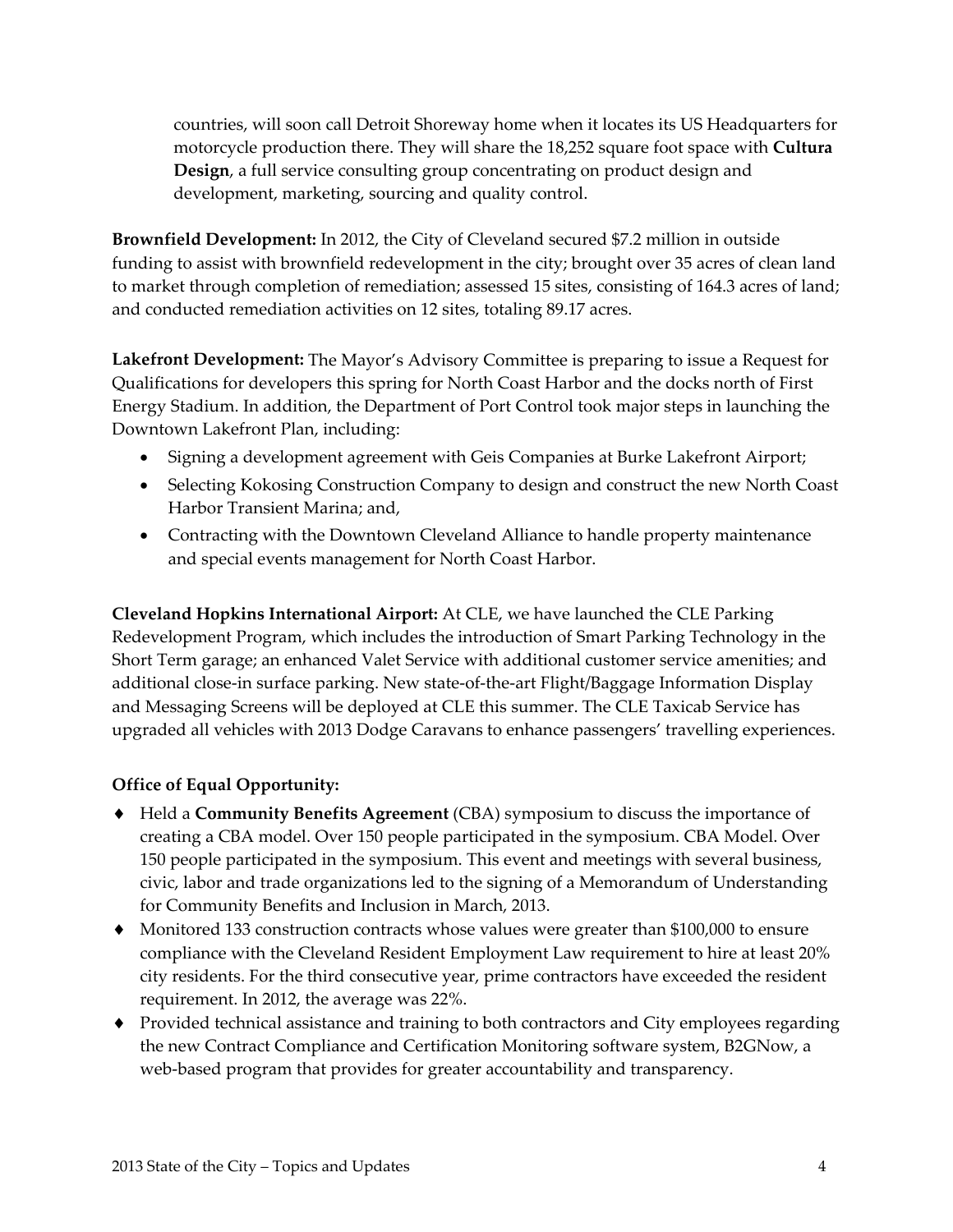### **Workforce Development**

- ◆ Provided more than 430 individuals with occupational, on-the-job training in demand industries;
- ♦ Exceeded federal performance requirements related to job placement, retention, and average earnings for eligible program participants; and,
- ♦ Assisted 700 in‐school youth with services in attaining their high school diploma or GED and offered more than 300 out‐of‐school youth demand driven occupational training.

**Sustainability:** Mayor Jackson is committed to making city operations more sustainable as well as transforming our economy into a sustainable economy through Sustainable Cleveland 2019, now in its fourth year. Recent accomplishments include:

- Opening the Sustainable Cleveland Center in Tower City to provide a physical home and public engagement space for sustainability and launching a new website to make it easier for Sustainable Cleveland 2019 participants and the general public to stay updated and to take action;
- Implementing nearly \$4 million in Energy Efficiency and Conservation Block Grant projects;
- Achieving LEED Silver certification for the Collinwood Recreation Center and the Cleveland Bike Rack;
- The Evergreen Cooperatives Green City Growers hired 25 residents and planted their first winter crop in their greenhouses;
- With the support of Co‐Bank, Agri‐Bank and Farm Credit Services of Mid‐America, expanding the Gardening for Greenback program that funds urban food producing businesses out of the Department of Economic Development; and,
- Helping to increase community gardening; the City now has more than 3,600 gardeners who cultivate more than 40 acres at 180 gardens in all 19 wards of the City.

### **Education:**

- The **Higher Education Compact**, formed in 2011, continues to provide Cleveland students and their parents with the information, resources, financial aid and counseling they need to help the students go to and graduate from college.
- The **Cleveland Plan for Transforming Schools:** A public‐private partnership that drove legislative change at the State level, supported a winning school levy campaign and has begun implementation of efforts to dramatically change education in Cleveland. The Transformation Alliance has convened to monitor and report out to the community on the progress of the transformation efforts.

# **City Operations, Departmental Programs and City Services**

**Cleveland Water:** Cleveland Water, one of our greatest regional assets, serving more than 1.4 million people in more than 70 Northeast Ohio communities, successfully completed its Customer Service Turnaround Project in 2012, achieving:

• 99% on-time billing;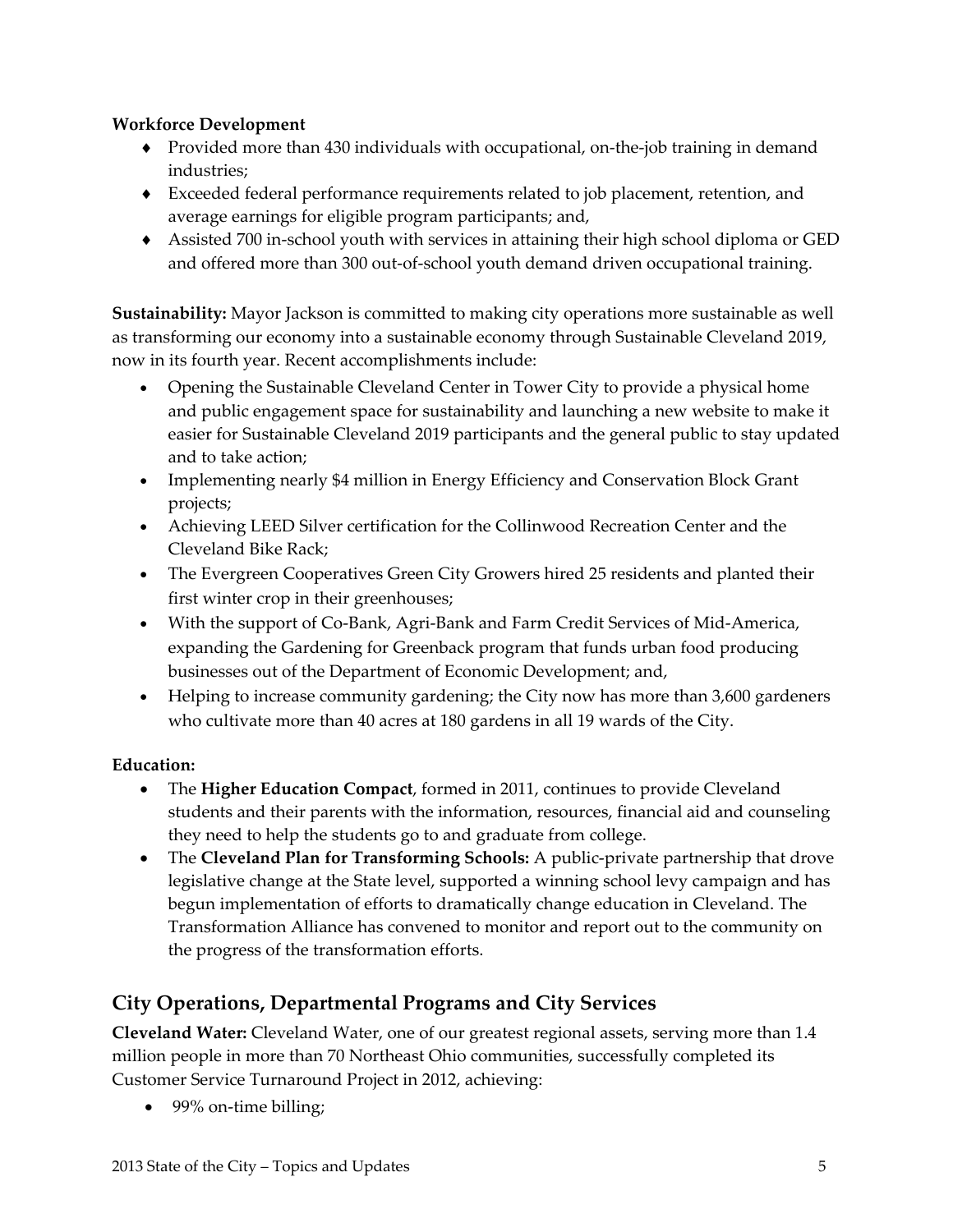- Significantly reduced call wait times; and,
- Increased collection of delinquent money owed to Cleveland Water.
- These improvements, increased efficiencies and new technology led to the announcement early in 2013 of our goal of a 0% water rate increase for the years of 2016 to 2020.

**Cleveland Public Power:** An LED Streetlight Pilot is underway to test different types of LED streetlights based on the combination of average savings, lowest energy consumption and highest light output. As many as 800 streetlights are included in the Pilot and will generate data throughout seasonal weather patterns.

**Water Pollution Control (WPC):** Water Pollution Control completed a series of Stormwater Management Demonstration Projects at is main facility on Kirby Avenue, showing five best practices for managing stormwater in heavily‐paved urban areas, including: bioswales; rain gardens; pervious asphalt; pervious concrete; and a rain harvesting system that collects 15,000 gallons of rain water to be reused in WPC operations. These projects represent a permanent display to the community of the use of sustainable stormwater design, and are open for public tours.

### **Aging:**

- Established an operational **Aging and Disability Resource Center** (ADRC) as part of the Western Reserve Area Agency on Aging's five‐county Aging and Disability Resource Network.
- Provided case management services for 159 seniors 60+ years of age and older and adults with disabilities 50+ who were at risk of homelessness.

### **Community Relations:**

- ♦ Held two **race relations** forums with sponsorship from Metro Health Medical Center where more than 250 professionals and citizens participated in a community conversation to discuss the state of race relations in Cleveland and what steps we can take to improve cross‐cultural relationships.
- ♦ Hosted 46 **youth violence prevention** community dialogues in school assemblies, public housing estates, boys and girls athletic leagues at recreation centers, and faith‐based institutions.
- ♦ Continued to deploy Peacemaker Alliance members (volunteer outreach and community partners) to areas of conflict (pools, parks, neighborhoods, and recreation centers) where there is Group Member Involved (GMI) and disruptive activity to provide street level mediation with these groups using formerly incarcerated persons, clergy, community activists, and others to provide mentoring and conflict mediation.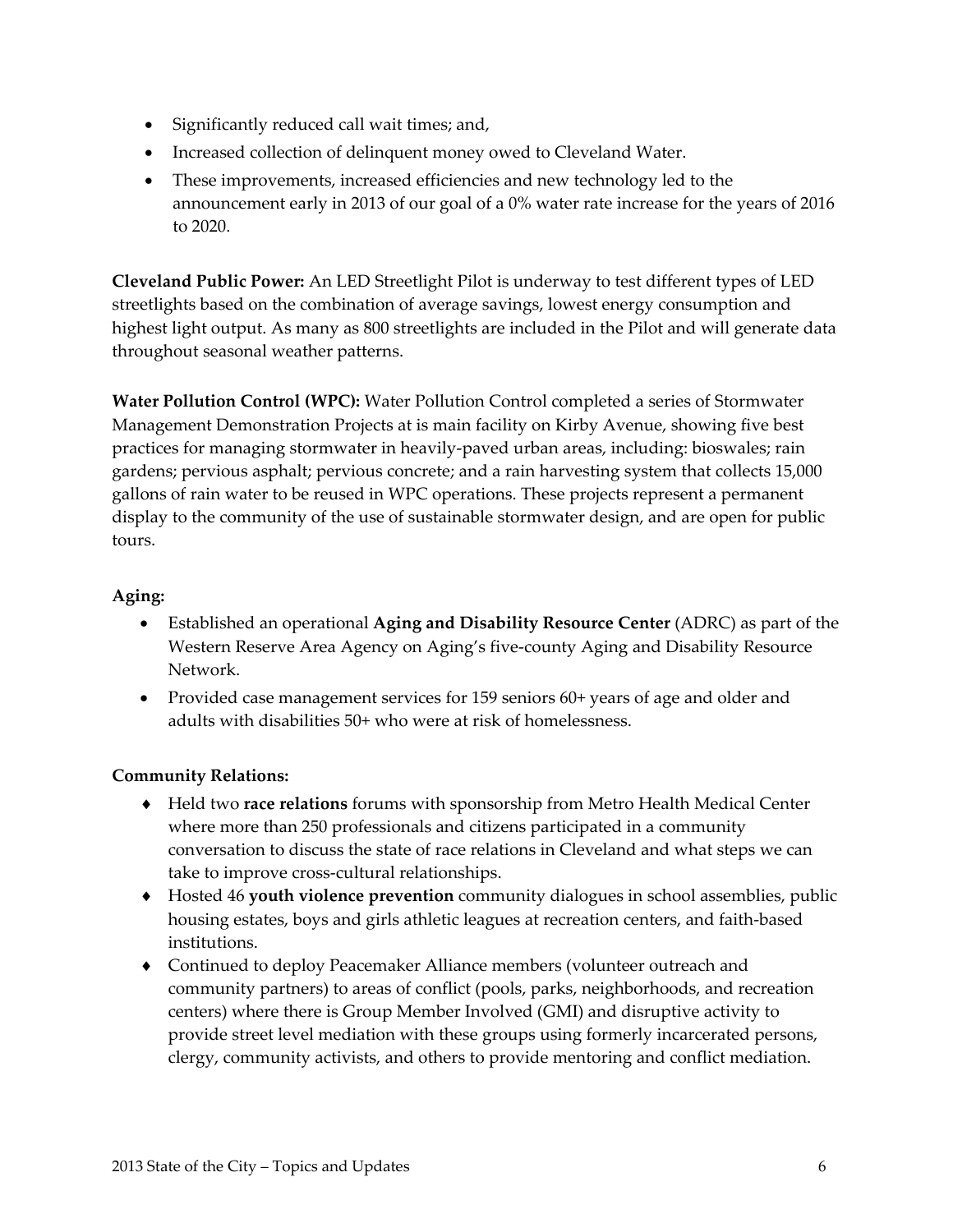#### **Public Health:**

- Launched a **new Teen Wellness Clinic** at the J. Glen Smith Health Center aimed at reducing rates of sexually transmitted infections among teenagers.
- Had the most successful **"We Run This City"** youth marathon program to date in 2012, with 740 students participating. Pre- and post-race physical (BMI, body fat, blood pressure and endurance) and self‐reported measures all showed significant improvements.

#### **Public Safety:**

- Took more than 300 weapons off the streets in 2012 through the Cleveland Police Gun Buy‐Back Program. The guns were melted down at the ArcelorMittal furnace and recycled to make steel.
- 25 new officers who have police experience and training from other Ohio police departments will hit the streets in May. The additional staffing will allow CPD to create a specialized unit focusing on gun and violence.
- The **police review** of the facts and circumstances of the pursuit and use of deadly force by Cleveland police officers on November 29, 2012 continues. The Administration is committed to an impartial review and no conclusions or assumptions have or will be made until the administrative review is complete and the committee appointed by the Chief of Police presents their findings to the Chief. At this time, the committee is reviewing evidence and conducting interviews.
- Hired and trained 40 additional EMTs and Paramedics to allow the City to staff an additional 3 ambulances 24 hours a day, seven days a week.
- The **integration of the Divisions of Fire and EMS** is underway with the goal of enhancing service to the community and to respond to an increase in calls for prehospital care. (Seventy percent of calls to Cleveland Fire are now medical in nature, rather than for structure fires). To date, we have increased our capacity to provide Advanced Life Support (ALS), created two Tactical Rescue Units to handle specialized and high risk rescue calls, and are positioning EMS ambulances at fire stations for better response.
- **Animal Control Services:** Continued partnerships resulted in the overall placement of 3,157 animals through transfers, rescues, adoptions, and reclamations by owner, a 5.45 % increase; recruited and trained over 100 volunteers to exercise and walk the dogs housed at the kennel; and, continued partnership with the Cleveland Animal Protective League (APL) and American Society for the Prevention of Cruelty to Animals (ASPCA) resulted in grant funding used to purchase supplies, engraved ID tags, and vaccinations to be distributed at four special events in targeted areas. These events are planned for spring/summer 2013.